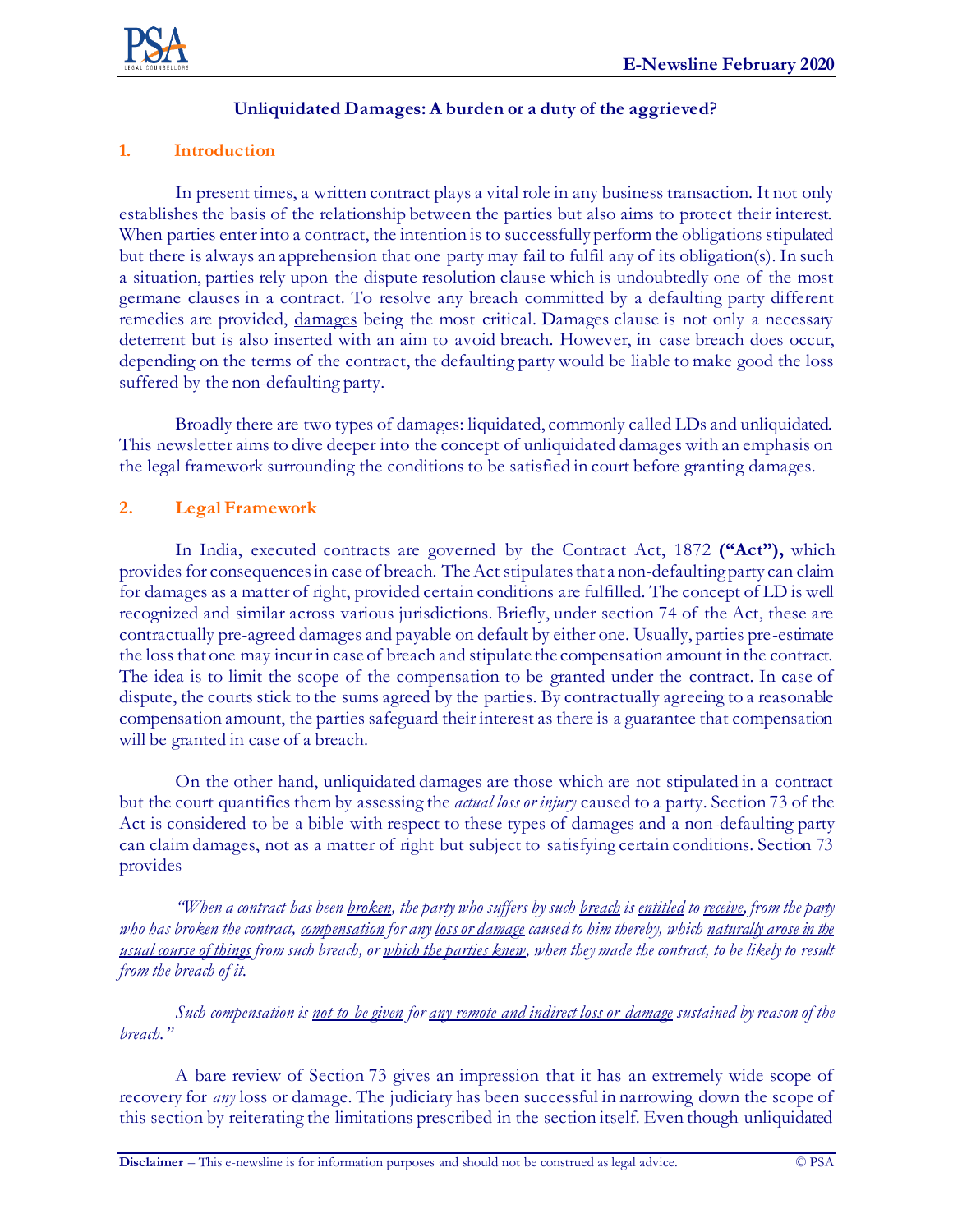

damages are not quantified in a contract but the non-defaulting party is entitled to them, once it can establish the loss incurred. In order to ensure a claim for unliquidated damages is successful, it is necessary to examine the statutory components and how the courts have dealt with them.

# **3. The Conditions**

Once a contract is breached and an aggrieved party wants to seek legal recourse it has to be mindful of the conditions that it would have to fulfil in a claim for damages. The three most important considerations are that it should be in a position to establish that a contractual breach occurred, demonstrate a nexus of causation and substantiate, with strong evidence, proof of damages incurred.

3.1 *Breach of Contract:* Once a case is initiated, the judge(s) have to frame triable issues and, invariably, an issue is whether a breach was committed. While it is not necessarily a precondition, but an underlying assumption in any allegation of breach of contract is that a valid contract was in place. Else, the non-defaulting party can create a threshold issue of absence of a validly concluded contract between the parties. One such case is *Vedanta Limited v. Emirates Trading Agency LLC*<sup>1</sup> where the two lower courts, i.e., trial and High Court, failed to consider whether the contract was a concluded contract and decreed the suit in favour of the alleged non-defaulting party. The matter went up to the Supreme Court which had to determine whether the parties had a valid executed contract. After due deliberation, the court concluded that there was a simple proposal and counter proposal between the parties which did not fulfil the ingredients of a valid contract. The SC allowed the petition, set aside the orders of the lower courts, and held that the existence of a concluded contract is *sine qua non* in a claim for compensation for loss and damage under section 73 of the Act. In other words, a concluded and valid contract is absolutely necessary for allegation of breach and for any claim of damages to be successful.

It is quite common that all types of violations cannot be anticipated and provided in the contract though some modern-day contracts may contain descriptions of what qualifies as a material breach. Absent specific provisions on what constitutes breach or material breach, it is essential to rely upon common law principles, applied and expanded by jurisprudence. In order to determine whether a breach has been committed, the non-defaulting party has to prove, with substantial evidence, that the defaulting party failed to fulfil certain obligations stipulated in the contract. A simple allegation of breach will be insufficient and the court has to come to a clear finding, basis the record before it, that one party has defaulted in its contractual obligations. Without such a finding, the concept of damages becomes meaningless. In *State of Karnataka v. Shree Rameshwara Rice Mills*<sup>2</sup> the SC has held that adjudication upon the issue relating to breach of contract and adjudication of assessing damages arising out of the breach are two distinct concepts. In other words, merely deciding that there was a breach of contract will not entitle a non-defaulting party to recover damages as claimed. It is upon the non-defaulting party to prove the loss incurred.

3.2 *Causation:* In order to succeed in a claim for damages, there has to be a clear and unambiguous connection between the defaulting party's breach and the aggrieved party's loss. The latter has to prove before the court that the loss incurred was only due to the breach and there was no other external contributory factor. Simply put, the following three tests would help in assessing whether there is a direct connect between the breach and the loss incurred by the aggrieved party.

<sup>1</sup> AIR 2017 SC 2035

<sup>2</sup> 1987 (2) SCC 160

**Disclaimer** – This e-newsline is for information purposes and should not be construed as legal advice. © PSA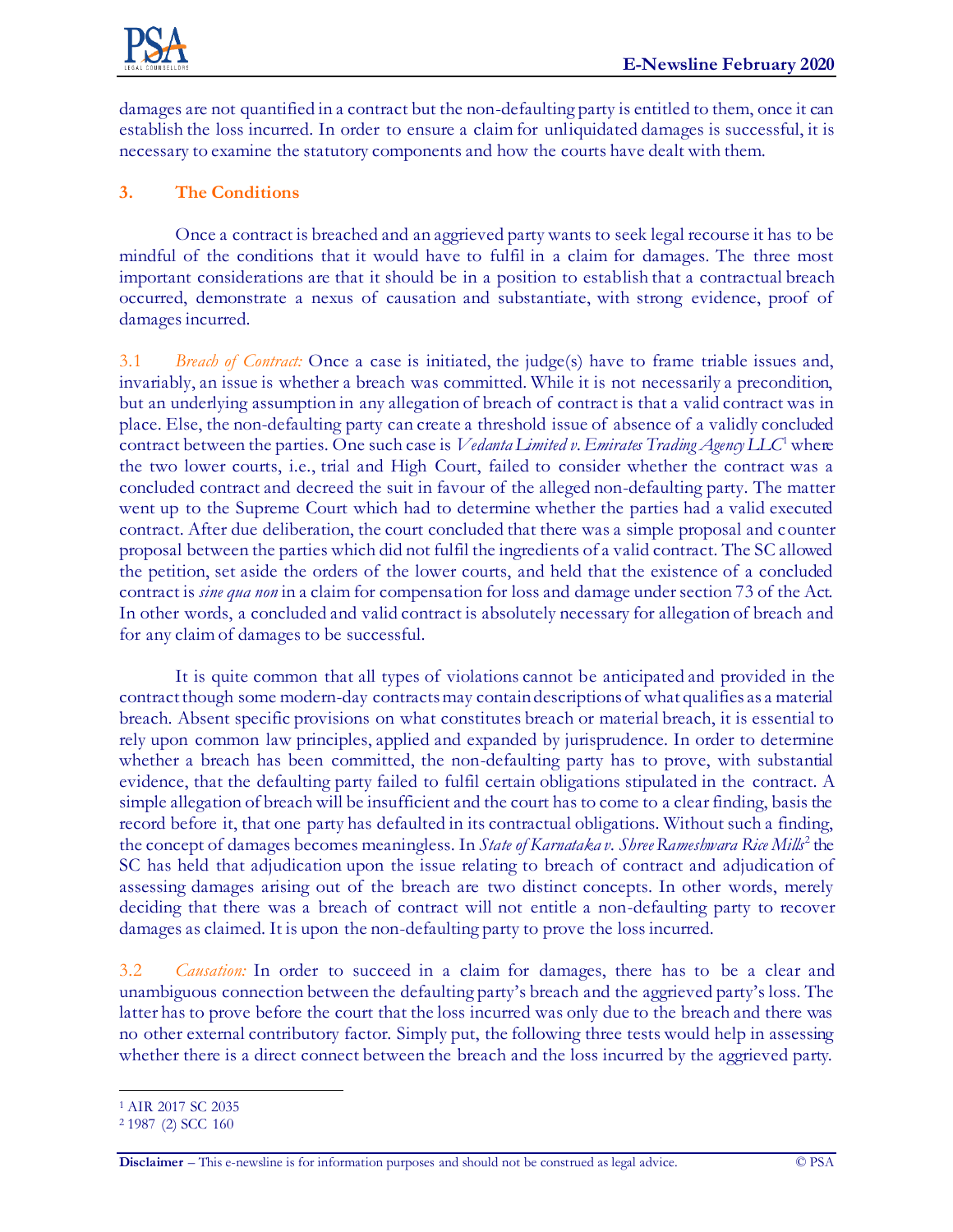

**(i)** Did a loss occur; **(ii)** Whether the loss suffered was caused by an event which the party in breach had no control over; and **(iii)** Whether the loss was predominantly caused by a breach of a duty of a third party, for whom the party in breach was not responsible?

3.3 *Proof of Damages:* When an aggrieved party claims damages basis breach of a contract, it has to demonstrate two important conditions, discussed below.

*Firstly*, it should have had already performed its obligations or that it was willing to perform its part of the contract. In other words, no person can succeed in a damages' claim due to breach of contractual obligations if the one seeking damages has not performed his part of the contract or does not intend to perform it. *Secondly,* it actually incurred loss for which it seeks damages and such loss must be proved,<sup>3</sup> and, in this regard, the quantum claimed should match the loss incurred. It has been observed in a number of judgments pertaining to unliquidated damages that such claims are often inflated, intentionally or unintentionally. The courts have observed that the most difficult question they deal with is the proper measure of damages as the amount claimed by a non-defaulting party and the amount they are entitled to could be very different. Therefore, an aggrieved party has to prove not only all the material facts, but the actual amount of damages sustained. Simply stating that there was a breach will not entitle a non-defaulting party to claim unliquidated damages. Further, as per settled law, there is no automatic liability to pay damages once breach is established, but, as noted before, loss suffered must be proved. Even where the aggrieved party fails to produce substantial evidence, it is the duty of the court to asses the damages based on the evidence and materials already before it.<sup>4</sup> The courts have relied upon the decision by the SC in *Union of India v*. *Raman Iron Foundry*<sup>5</sup> wherein it has been settled that:

*9. ....................Now the law is well settled that a claim for unliquidated damages does not give rise to a debt until the liability is adjudicated and damages assessed by a decree or order of a Court or other adjudicatory authority. When there is a breach of contract, the party who commits the breach does not eo instanti incur any pecuniary obligation, nor does the party complaining of the broach becomes entitled to a debt duo from the other party. The only right which the party aggrieved by the breach of the contract has is the right to sue for damages*."

From the foregoing, it is clear that the issue of breach has to be adjudicated upon, there has to be a clear finding that a breach occurred. And, the onus is on the claimant to prove its actual loss in court in order to assess the amount recoverable by the aggrieved party.

# **4. Other Important Considerations**

Even though the scope of the concept of unliquidated damages is very wide, the adjudicating court shall also consider certain other crucial points, discussed below, in order to arrive at the quantum of damages recoverable by an aggrieved party.

4.1 *Remoteness of Damages:* Section 73 of the Act imposes certain limitations on claiming damages due to a breach. A non-defaulting party can only claim damages "*which naturally arose in the usual course of things from such breach*" and not remote damages. The key words being *naturally arose*, the objective is to ensure that the damages are granted for direct loss and not for any remote or indirect loss

<sup>3</sup> Maharashtra State Electricity Board v. Sterilite Industries (India) and Anr; AIR 2000 Bom 204

<sup>4</sup> AIR 1964 Pat 250

<sup>5</sup> Manu/SC/0005/1974

**Disclaimer** – This e-newsline is for information purposes and should not be construed as legal advice. © PSA